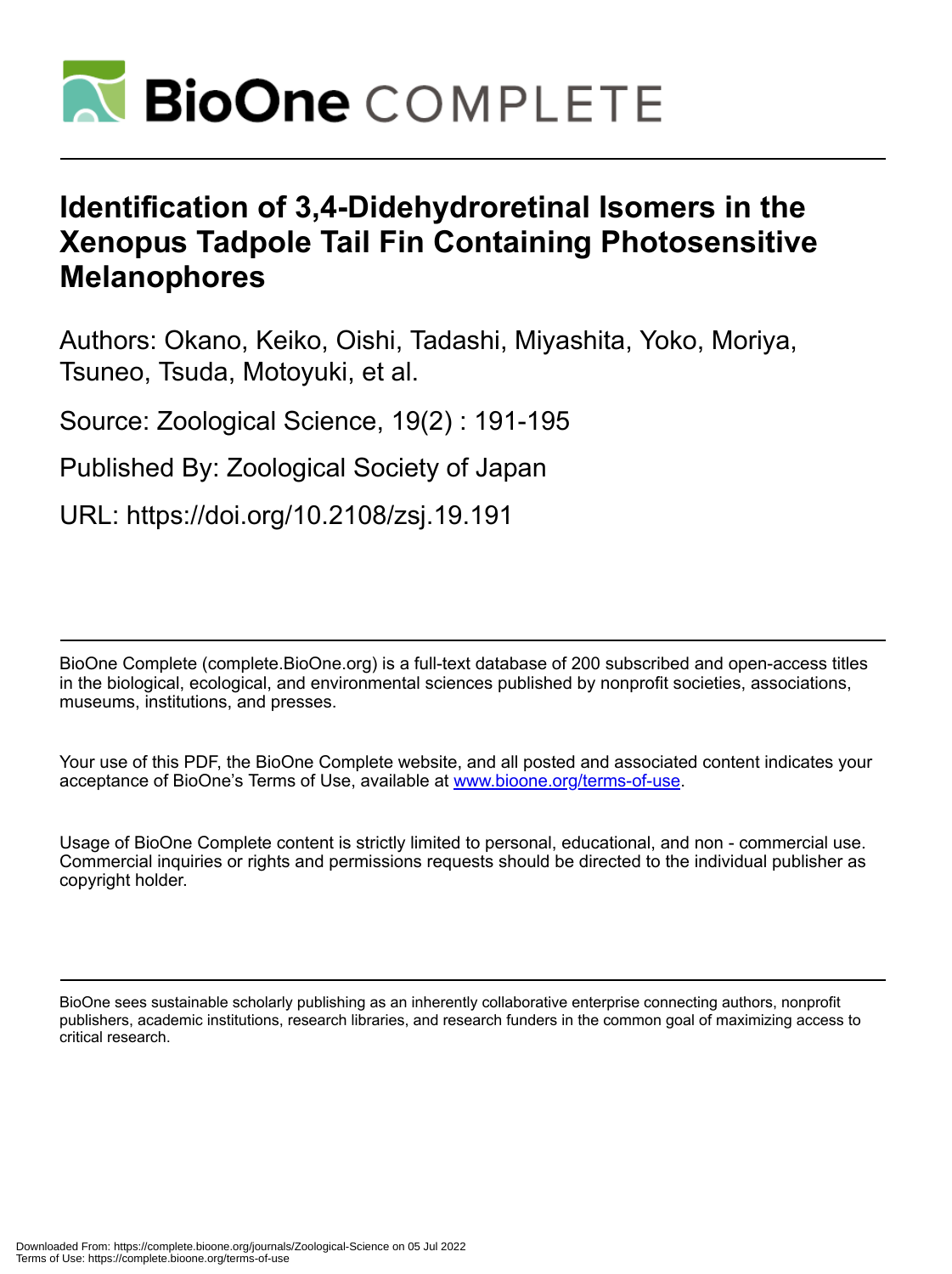# **Identification of 3,4-Didehydroretinal Isomers in the** *Xenopus*  **Tadpole Tail Fin Containing Photosensitive Melanophores**

Keiko Okano $^1$ , Tadashi Oishi $^1$ , Yoko Miyashita $^2$ , Tsuneo Moriya $^2$ , Motoyuki Tsuda $^3\!$ Toshiaki Irie<sup>4</sup>, Nobuo Ueki<sup>5</sup>, and Takaharu Seki<sup>6\*</sup>

1 *Department of Life Environment, Graduate School of Human Culture, Nara Women's University, Kitauoyanishi-machi, Nara 630-8506, Japan* 2 *Department of Biology, School of Medicine,Sapporo Medical University, Sapporo, Hokkaido 060-8556, Japan* 3 *Department of Life Science,Himeji Institute of Technology, Harima Science Garden City, Akoh-gun, Hyogo 678-1297, Japan* 4 *Osaka Meijo Women's College, Kumatori, Sennan-gun, Osaka 590-0493, Japan* 5 *Hitec Co. Ltd., Sonezakishinchi, Kita-ku, Osaka 530-0002, Japan 6 Division of Health Sciences, Osaka Kyoiku University, Asahigaoka, Kashiwara, Osaka 582-8582, Japan*

**ABSTRACT**—It is well characterized that melanophores in the tail fin of *Xenopus laevis* tadpoles are directly photosensitive. In order to better understand the mechanism underlying this direct photosensitivity, we performed a retinal analysis of the tail fins and eyes of *Xenopus* tadpoles at stages 51-56 using high performance liquid chromatography (HPLC). Following the extraction of retinoids by the formaldehyde method, a fraction containing retinal and/or 3,4-didehydroretinal isomers from the first HPLC analysis were collected. These isomers were then reduced by sodium borohydride to convert retinal and/or 3,4-didehydroretinal isomers into the corresponding retinol isomers to prepare for a second HPLC analysis. Peaks of 11-*cis* and all-*trans* 3,4-didehydroretinol were detected in the eyes and tail fins containing melanophores, but they were not detected in the tail fins without melanophores. The amounts of 11-*cis* and all-*trans* 3,4 didehydroretinol were 27.5 and 5.7 fmol/fin, respectively, and the total quantity of 3,4-didehydroretinal was calculated at approximately  $5\times10^6$  molecules/melanophore. These results strongly suggest the presence of 11-*cis* and all-*trans* 3,4-didehydroretinal in melanophores of the tadpole tail fin, which probably function as the chromophore of photoreceptive molecules.

**Key words:** *Xenopus*, tadpole tail fin, photosensitive melanophore, chromophore of photoreceptive molecule, 3,4-didehydroretinal

# **INTRODUCTION**

Lower vertebrates capable of changing their apparent body color, have many melanophores in the dermis of the skin (Bagnara and Hadley, 1973; Weber, 1983). This response on color change is based on the aggregation and dispersion of melanosomes, which occur as a result of hormonal influences, in the dermal melanophores of amphibians (Bagnara, 1960; Bagnara, 1963; Bagnara and Hadley, 1973; Rollag, 1988). However, melanophores in the tail fin of the late-stage (stages 51–56) *Xenopus* tadpole, respond

\* Corresponding author: Tel: +81-729-78-3611; Fax: +81-729-78-3554. E-mail: seki@cc.osaka-kyoiku.ac.jp

to light directly; melanosomes aggregate with exposure to light even when the tail fins are isolated from the bodies, (Bagnara, 1957; van der Lek *et al.*, 1958; Bagnara and Hadley, 1973; Moriya *et al.,* 1996) or when the melanophores are cultured *in vitro* (Seldenrijk *et al.*, 1979). Lythgoe and Thompson (1984) suggested the presence of a porphyropsin-like photopigment in the isolated tail fin of the *Xenopus* tadpole based on the shape of the action spectrum, and Moriya *et al.* (1996) reported a peak in the action spectrum of the melanosome aggregation at 500 nm. In contrast to the melanophores in the tail fin of the late-stage tadpole, cultured pigment cells derived from the *Xenopus* embryo showed a light-induced dispersion of melanosomes with a peak in the action spectrum at approximately 460 nm (Dan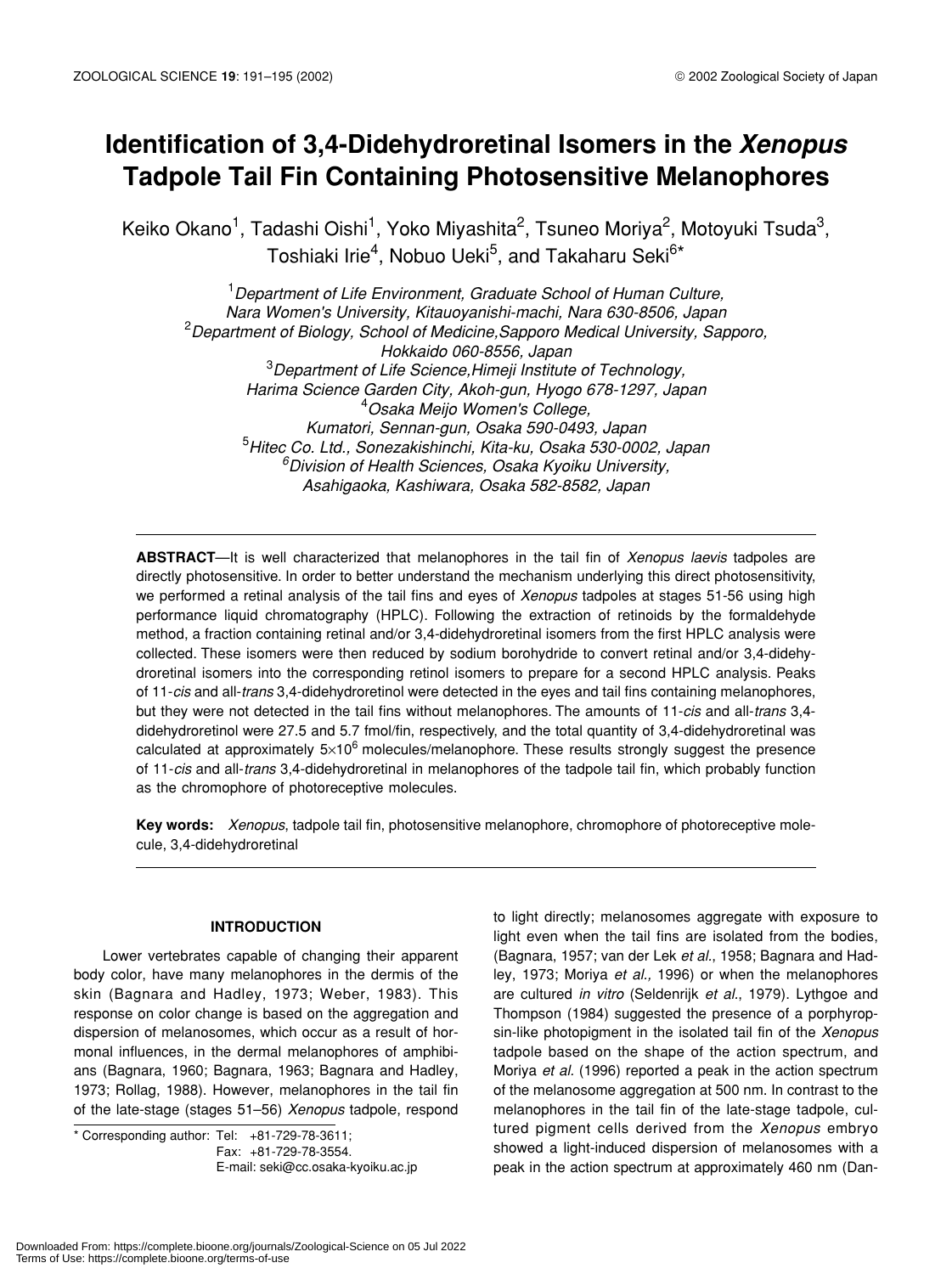iolos *et al.,* 1990). Rollag (1996) has also reported that in cultured *Xenopus* melanophores, melanosomes dispersed with exposure to light after treatment with all-*trans* retinal (abbreviated to RAL1). Although the switch mechanism of the photo-response during development has yet to be clarified, melanophores have been suggested to absorb photons with visual pigment-like photoreceptor(s).

Provencio *et al.* (1998) isolated a cDNA that encodes a putative opsin-like molecule, melanopsin, which is close to invertebrate opsins, from cultured melanophores derived from the *Xenopus* embryo. Recently, Miyashita *et al.* (2001) demonstrated, using *Xenopus* opsin specific primers, rhodopsin mRNA expression in the *Xenopus* tail fin containing melanophores. These results further support the possibility that visual pigment-like photoreceptive molecules are involved in the photo-response of the melanophore, although the endogenous chromophore retinal has yet to be reported.

Whether RAL1 or 3,4-didehydroretinal (abbreviated to RAL2) is used as the chromophore of putative visual pigment-like photoreceptors in the melanophore also remains elusive. The visual pigment contained within vertebrate rod photoreceptor cells consists of an opsin and a chromophore, 11-*cis* RAL1 (chromophore of rhodopsin) and/or 11-*cis* RAL2 (chromophore of porphyropsin). In some frogs, the rod visual pigment switches from porphyropsin in tadpoles to rhodopsin during metamorphosis (Bridges, 1972); however *X. laevis* is an exception. In an egg of *X. laevis*, nearly equal amounts of all-*trans* RAL1 and all-*trans* RAL2 are present (Seki *et al.*, 1987; Irie *et al.*, 1991). In the eyes of the early-stage tadpole (stages 43–50), a mixture of RAL1 and RAL2-derived visual pigments was detected (Crescitelli, 1973; Azuma *et al.*, 1988), and the RAL2/RAL1 ratio increased from 1 to 20 between stages 42 and 46 (Azuma *et al.*, 1988). In the later-stage tadpole (stages 58–59), as well as the adults after metamorphosis, porphyropsin has been exclusively detected in the retina (Crescitelli, 1973; Bridges *et al.*, 1977).

In the present study, retinal congeners extracted by a formaldehyde method (Suzuki *et al.*, 1986) from the tail fin of *Xenopus* tadpoles were analyzed with high performance liquid chromatography (HPLC), and the presence of 11-*cis* RAL2 was demonstrated in the tail fin containing photosensitive melanophores.

# **MATERIALS AND METHODS**

#### **Animals and tissues**

*X. laevis* tadpoles were maintained under an LD cycle at 22– 25°C and fed adult *Xenopus* brittle until they grew to 30–50 mm in length (stages 51–56; Nieuwkoop and Faber, 1956). *Xenopus* tadpoles (n=644) were then subjected to darkness for more than 3 hr and the following operations were done under dim red lighting (>610 nm). Ventral parts of tail fins were dissected, cut into two parts, posterior with melanophores and anterior without melanophores, and stored at –80°C. The eyes were also dissected from forty-nine tadpoles, about half of which were excised under natural light condition.

#### **HPLC analysis of retinoids**

The extraction of retinoids was carried out using the formaldehyde method (Suzuki *et al*., 1986) with a minor modification according to Seki *et al*. (1987, 1994). Briefly, the isolated tissues were homogenized with a high-speed homogenizer (Physcotron, Nichion Irikakikai, Tokyo, Japan) in an equivalent volume of 20 mM Tris-HCl (pH 7.4) containing 2 volumes of formaldehyde. The homogenate was mixed with dichloromethane using a pipette, kept at room temperature for 5 min, and mixed with isopropanol and *n*-hexane. The mixture was centrifuged at 1,500 g and 4°C for 10 min, and a vacuum was used to evaporate the collected upper layer (dichloromethane/*n*-hexane layer). Formaldehyde, dichloromethane and *n*hexane were added to the lower water layer and the mixture was centrifuged again. This extraction step was repeated twice. All the extract was collected in dichloromethane, washed twice with distilled water to remove the formaldehyde, and evaporated to dryness with argon. For HPLC analysis as described below, the extract was dissolved in the eluent comprised of 5% *tert*-butylmethylether, 25% benzene, 0.04% ethanol in *n*-hexane.

HPLC analysis was carried out with a pump (Hitachi 655, Hitachi Co., Ltd., Tokyo, Japan) at a flow rate of 2 ml/min equipped with a normal phase silica gel column ( $6\phi \times 150$  mm; YMC-Pack A-012-3 S-3 SIL, Yamamura Chemical Laboratories Co. Ltd., Kyoto, Japan). Two UV-detectors (JASCO 875-UV and JASCO UV-970, Japan Spectroscopic Co. Ltd., Tokyo, Japan) were used to monitor the absorbance at 330 and 360 nm, and the chromatogram was recorded with a two-channel integrator (Labchart 80, System Instruments Co., Ltd., Tokyo, Japan).

In the analysis of extra-ocular tissue, an abundance of unknown substances generally interfered with the detection of peaks of retinal congeners. Therefore, the fraction containing all geometrical isomers of RAL1 and RAL2 from the first HPLC analysis (retention time for 3–6 min) was collected, evaporated, and reduced with a small amount of sodium borohydride (NaBH4) in ethanol to convert retinal congeners into retinol congeners (Bridges and Alvarez, 1982). The retinol congeners collected with organic solvent were then re-chromatographed under the same conditions described above.

HPLC analysis was first performed for the extract from tail fins without melanophores, second from tail fins with melanophores, and finally from eyes to avoid retinoid contamination. All procedures were carried out under dim red lighting (>610 nm).

#### **Standard 3,4-didehydroretinal and 3,4-didehydroretinol isomers**

Following the purification of all-*trans* RAL2 from crystals using HPLC, an aliquot of all-*trans* RAL2 in ethanol was reduced to 3,4 didehydroretinol (ROL2) with NaBH4 (Bridges and Alvarez, 1982). To produce 11-*cis* RAL2, another aliquot of all-*trans* RAL2 was added to a membrane preparation of apo-retinochrome in phosphate buffer and exposed to red light exceeding 580 nm for 15 min (Seki *et al.*, 1980). The resulting 11-*cis* RAL2 was collected using HPLC, according to the conditions mentioned above, following

**Table 1.** Ratios of the peak height at 330 nm to that at 360 nm (H330/ H360) as detected by sucsessive UV-detectors to monitor the elution profiles of standard samples for HPLC. The eluent is comprised of 5% *tert*-butylmethylether, 25% benzene, 0.04% ethanol in *n*-hexane.

|                  | H330/H360              |                        |
|------------------|------------------------|------------------------|
|                  | $11 - cis$             | all- <i>trans</i>      |
| RAI 1            | $0.75 \pm 0.02$ (n=24) | $0.63 \pm 0.01$ (n= 4) |
| RAI <sub>2</sub> | $0.62 \pm 0.04$ (n= 5) | $0.47 \pm 0.02$ (n=16) |
| ROL <sub>1</sub> | $4.37\pm0.07$ (n=10)   | $3.96 \pm 0.07$ (n= 3) |
| ROL <sub>2</sub> | $0.93 \pm 0.03$ (n= 5) | $0.86 \pm 0.04$ (n=12) |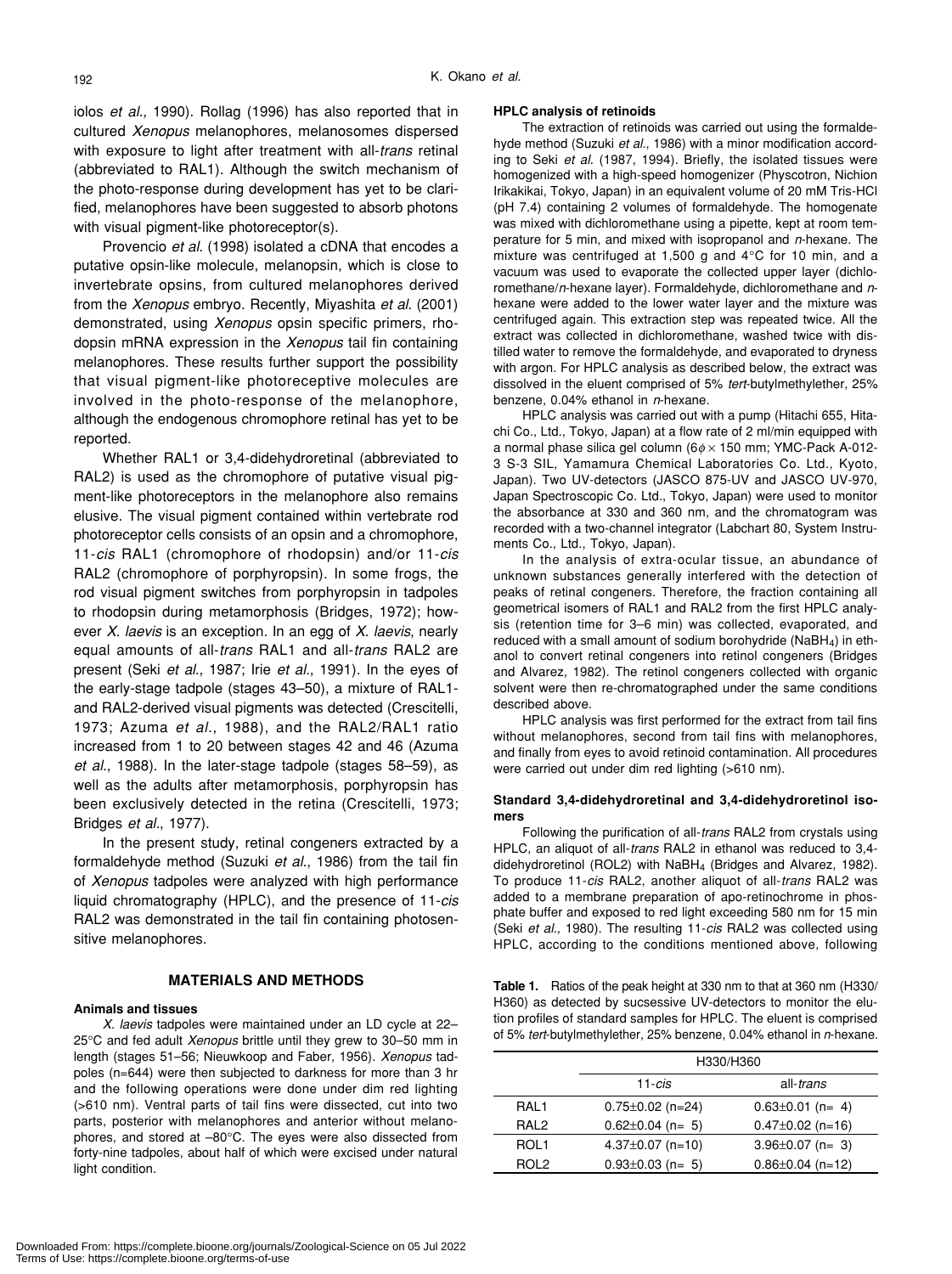extraction by the formaldehyde method. An aliquot of purified 11-*cis* RAL2 was reduced to 11-*cis* ROL2 with NaBH4. To produce 9-*cis* and 13-*cis* RAL2 isomers, all-*trans* RAL2 dissolved in ethanol was exposed to light exceeding 440 nm (Tsukida *et al.*, 1980).

The absorption spectrum of each purified RAL2 and ROL2 isomer in ethanol was measured with a spectrophotometer (Hitachi U-3200, Hitachi Co., Ltd., Tokyo, Japan) to determine the concentration based on molar extinction coefficient at the absorption maximum (Tsukida, 1979). For the quantitation of RAL2 and ROL2 isomers using HPLC, different amounts of respective standard samples were applied to HPLC and the peak area for one pmol of each standard sample was obtained from the slope of each regression line with an intercept of 0. For the identification of a peak substance



**Fig. 1.** Chromatograms of lipid soluble substances extracted from *Xenopus* tadpoles by the formaldehyde method. The extracts obtained from 402 tail fins,which contained melanophores (A; wet weight 560 mg), and 98 eyes (B; wet weight 91 mg) were analyzed using a normal-phase column and HPLC (detection at 360 nm). Two peaks (1 and 3) on chromatogram B were identified as 11-*cis* and all-*trans* RAL2, respectively, as mentioned in the text; and peak 2 was identified as 9-*cis* RAL2 on the basis of the elution profile. In the extracts from tail fins containing melanophores (A), large peaks interfered with the detection of retinal congeners. Thus, substances eluted between 3 and 6 min (filled bar) were collected and treated with NaBH<sub>4</sub> to convert retinal congeners into corresponding alcohols (ROL1 or ROL2) for the second HPLC analysis (Fig. 2). Scale bars indicate the absorbance at 360 nm.

on the chromatograms, a ratio of the peak height at 330 nm to that at 360 nm (H330/H360) was compared with the H330/H360 value for each standard sample (Table 1).

## **RESULTS**

Fig. 1 shows HPLC chromatograms of retinoid extracted by the formaldehyde method from the tail fins (A) and eyes (B) of *Xenopus* tadpoles. Based on the elution profile and retention time, peaks 1, 2, and 3 in Fig. 1B were identified as 11-*cis*, 9-*cis* and all-*trans* isomers, respectively, of RAL1 or RAL2. For further identification of the peak substances, the H330/H360 value for peaks 1 (0.57) and 3 (0.43) in Fig. 1B were compared with the H330/H360 values



**Fig. 2.** Elution profiles on the second chromatogram of 3–6 min fractions obtained from the first chromatography (cf. Fig.1) after the reduction with NaBH4. The reduced substances obtained from 644 tail fins without melanophores (A; wet weight 519 mg), from 402 tail fins containing melanophores (B), and from 98 eyes (C) of *Xenopus* tadpoles were analyzed by HPLC under the same conditions as those of the first chromatography. In the extract from eyes (C), two peaks, 1 and 3, were identified as 11-*cis* and all-*trans* ROL2, respectively, as mentioned in the text, and peak 2 as 9-*cis* ROL2 on the basis of the elution profile of authentic ROL2 isomers. In the extract from tail fins containing melanophores (B), 11-*cis* (peak 1) and all-*trans* (peak 3) ROL2 isomers were detected as mentioned in the text, while no peaks corresponding to ROL1 and ROL2 isomers were detected in the extract from tail fins without melanophores (A). Scale bars indicate the absorbance at 360 nm.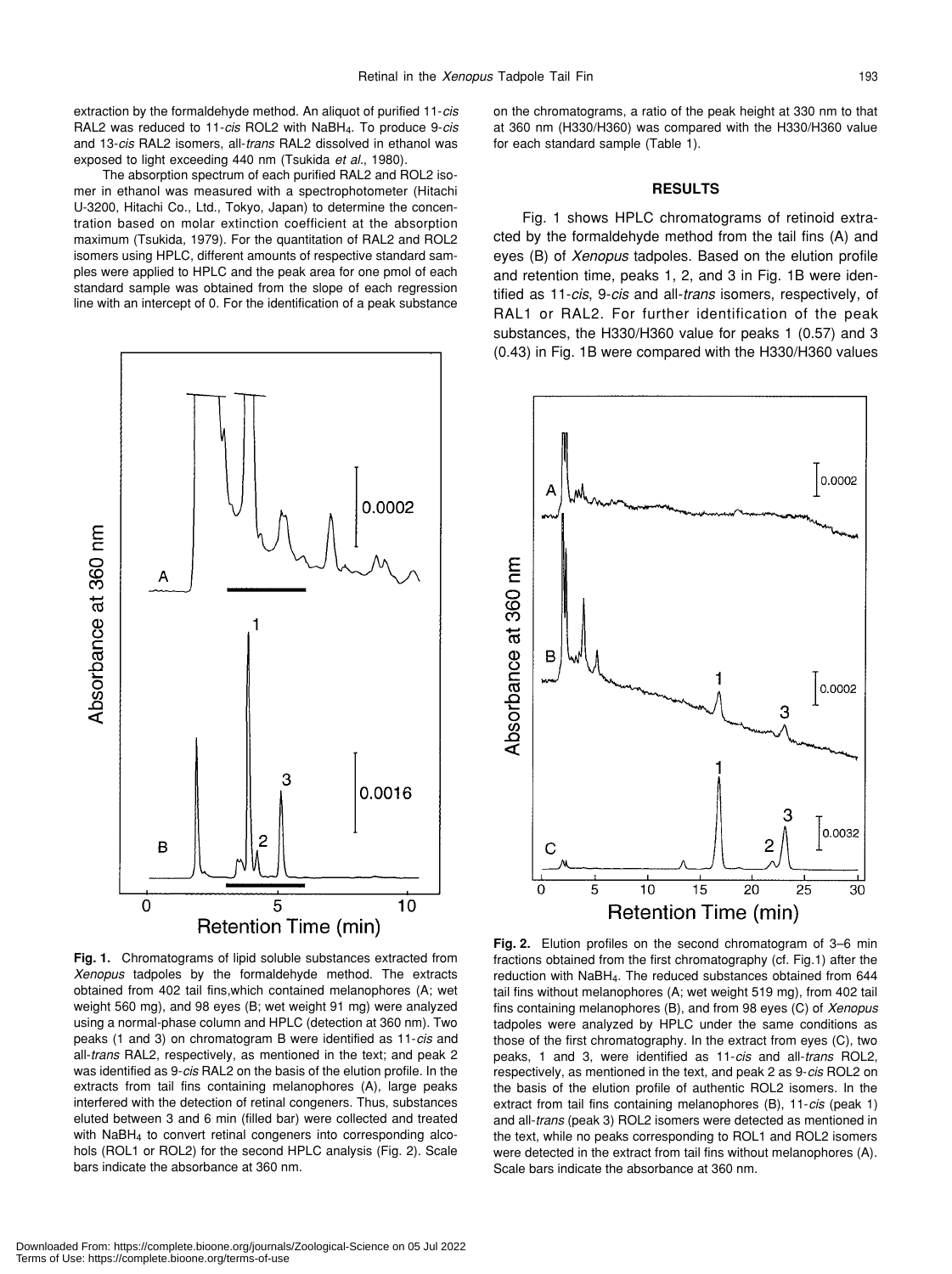of standard 11-*cis* and all-*trans* isomers shown in Table 1. The peak substances were not assigned to 11-*cis* and all*trans* RAL1 (H330/H360 values 0.75 and 0.63, respectively), but instead attributed to 11-*cis* and all-*trans* RAL2 (H330/ H360 values 0.62 and 0.47, respectively).

In contrast to the obvious RAL2 peaks in the extract from the eyes (Fig. 1B), large peaks interfered with the peak identification of retinal congeners extracted from the tail fins containing melanophores (Fig. 1A). The H330/H360 values of peaks at retention times 3.8 and 5.1 min, shown in Fig. 1A, were 1.74 and 1.04, respectively, indicating a co-elution of substances other than putative RAL1 and/or RAL2 (cf. Table 1). Thus, the substance in the fraction between 3 and 6 min was collected and reduced with NaBH4 to convert retinal congeners into their corresponding alcohol.

Fig. 2 shows the chromatograms of reduced samples. Geometrical isomers of RAL2 in Fig. 1B (extract from eyes) were reduced to ROL2 isomers (Fig. 2C). The H330/H360 values of peaks 1 (11-*cis*) and 3 (all-*trans*) in Fig. 2C were 0.88 and 0.81, respectively; the peak substances were assigned to 11-*cis* and all-*trans* ROL2 (H330/H360 values 0.93 and 0.86, respectively) and not to 11-*cis* and all-*trans* ROL1 (H330/H360 values 4.37 and 3.96, respectively). In the extract from 402 tail fins containing melanophores (Fig. 2 B), two peaks with retention times identical to 11-*cis* and all-*trans* ROL2 isomers in Fig. 2C were detected, while no peaks corresponding to ROL2 isomers were detected from 644 tail fins without melanophores (Fig. 2A). The two peaks in Fig. 2B had H330/H360 values of 0.91 and 0.84, confirming the identification of the two peaks as 11-*cis* and all-*trans* ROL2, respectively.

# **DISCUSSION**

For the HPLC analysis of visual pigment chromophores in eyes, the oxime method (Groenendijk *et al.*, 1979; Suzuki and Makino-Tasaka, 1983) is an excellent one because of its nearly complete recovery and stability of geometric isomers. However, for the same analysis of retinoids in extraocular tissues, an abundance of unknown substances interfere with the identification of retinoids. This interference is largely attributed to the extremely low concentration of chromophore retinal in extra-ocular tissues compared to that in ocular tissues.

In this study, the formaldehyde method (Suzuki *et al*., 1986) was used to extract unmodified retinal isomers and retinal was reduced with NaBH4 for retinol peak detection by HPLC (Tokioka *et al*., 1991). The eyes collected from *Xenopus* tadpoles between stages 51 and 56 were analyzed and the presence of RAL2 was confirmed (see Introduction and Figs. 1B and 2C). With the amounts of 11-*cis* and all-*trans* RAL2 obtained from the eye from both the first chromatogram after formaldehyde-extraction (5.12 and 1.38 pmol/eye for 11-*cis* and all-*trans* RAL2, respectively; Fig. 1B) and the second chromatogram after NaBH<sub>4</sub> reduction (4.72 and 1.11 pmol/eye for 11-*cis* and all-*trans* ROL2, respectively; Fig.

2C), the calculated recovery of ROL2 isomers in the extraction from the second chromatography was 0.92 and 0.90 for 11-*cis* and all-*trans* isomers, respectively.

The extract from tail fins containing melanophores had detectable peaks of 11-*cis* and all-*trans* ROL2 in the second chromatogram (0.027 and 0.006 pmol/fin, respectively for peaks 1 and 3 in Fig. 2B), but neither ROL1 nor ROL2 peaks were detected in the extract from tail fins without melanophores (Fig. 2A). These results strongly suggest that melanophores in the tail fin contain 11-*cis* and all-*trans* RAL2 isomers. The total amount of RAL2 in a fin containing melanophores was 36.9 fmol after correction of recovery from the second chromatography. As a single fin contains about 4,000 melanophores (Miyashita, unpublished observation), about 9 amol (5 $\times$ 10<sup>6</sup>) of RAL2 molecules were estimated to be present in a single melanophore on the assumption that all the RAL2 molecules were equally distributed in melanophores.

Some retinoids have been detected, through HPLC analysis, in photosensitive extra-ocular tissues such as the pineal organ (Tabata *et al.*, 1985; Tamotsu and Morita, 1990; Provencio and Foster, 1993) and brain (Foster *et al.*, 1993; Masuda *et al.*, 1994) of vertebrates. To our knowledge, however, this report is the first to suggest the presence of 11-*cis* RAL2 chromophore in the melanophore.

Melanophores in the tail fin of the *Xenopus* tadpole (stages 51-54) directly respond to light (Bagnara, 1957; van der Lek *et al.*, 1958; Moriya *et al.*, 1996); the melanosomes disperse in darkness and aggregate when exposed to light. While an injection of cGMP into the tail fin of the *Xenopus* tadpole caused the melanosomes to disperse, that of cAMP exerted only a weak effect (Moriya *et al*., 1996), implying a cGMP-mediated phototransduction pathway. An opsin-like molecule, similar in sequence to *Xenopus* opsin, has been detected by the reverse transcription-PCR analysis of the *Xenopus* tadpole tail fin containing melanophores (Miyashita *et al.*, 2001). These results, along with the present detection of 11-*cis* RAL2, strongly suggest that porphyropsin-like photosensitive pigment functions as the photoreceptor of the melanophore in the *Xenopus* tail fin. Alternatively, a lesscharacterized opsin molecule, melanopsin would be expressed in the melanophore-containing tail fin of *Xenopus* tadpole at stage 51-54 (Provencio *et al.,* 1998; Miyashita *et al.*, 2001). In this case, both 11-*cis* and all-*trans* RAL2 identified in this study (Fig. 2B), might also be bound with melanopsin, because melanopsin is highly related to invertebrate opsin which binds both 11-*cis* and all-*trans* retinals tightly. Functional reconstitution of the recombinant melanopsin or rhodopsin expressed in cultured cells with 11-*cis* RAL2 would enable comparison of the absorption spectrum of the regenerated photosensitive molecule to the action spectrum of melanophore photoresponses at the *Xenopus* tail fin.

## **ACKNOWLEDGMENTS**

We are grateful to Drs. H. Takasaki (Osaka Kyoiku University)